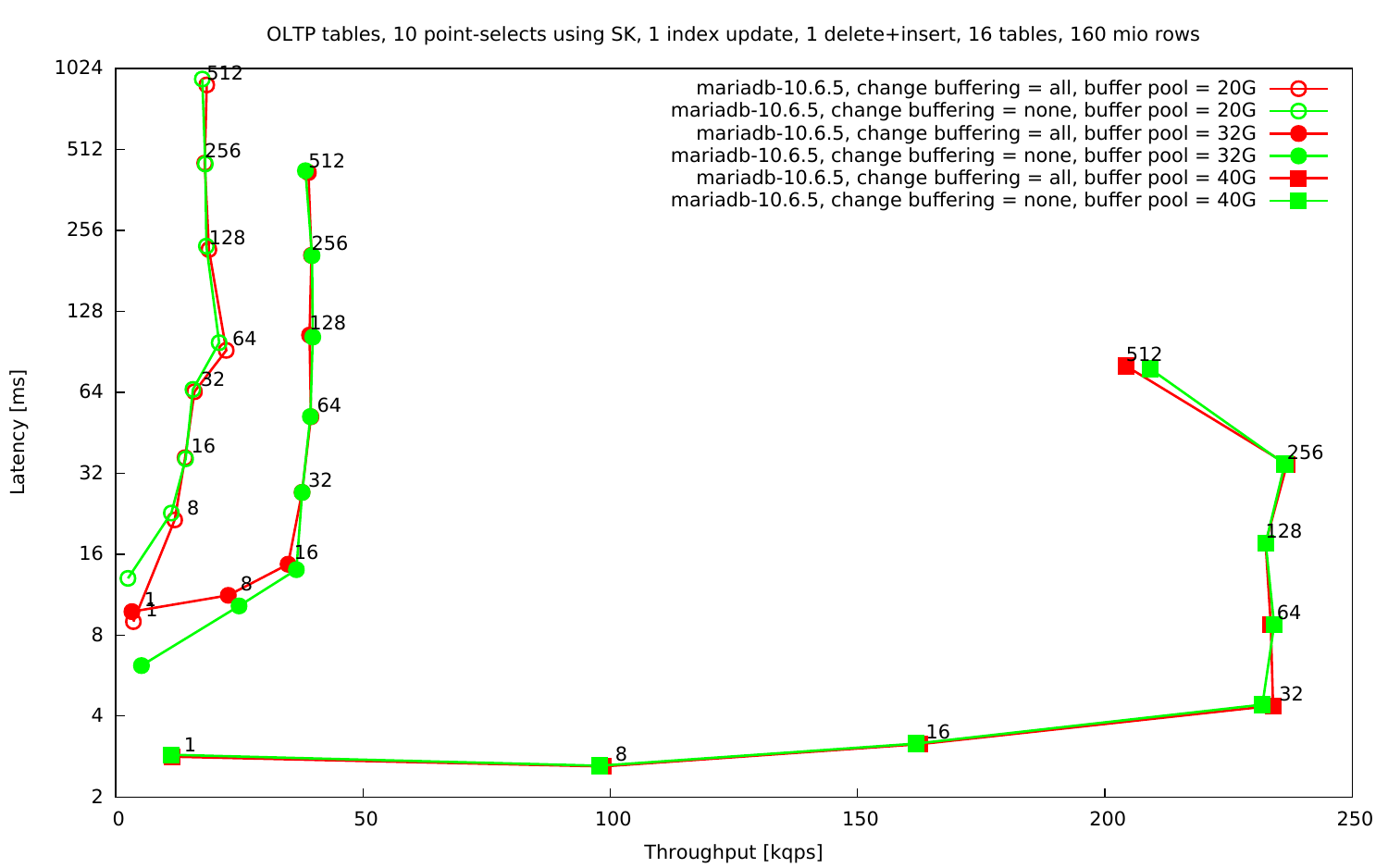OLTP tables, 10 point-selects using SK, 1 index update, 16 tables, 160 mio rows



Latency [ms] Latency [ms]